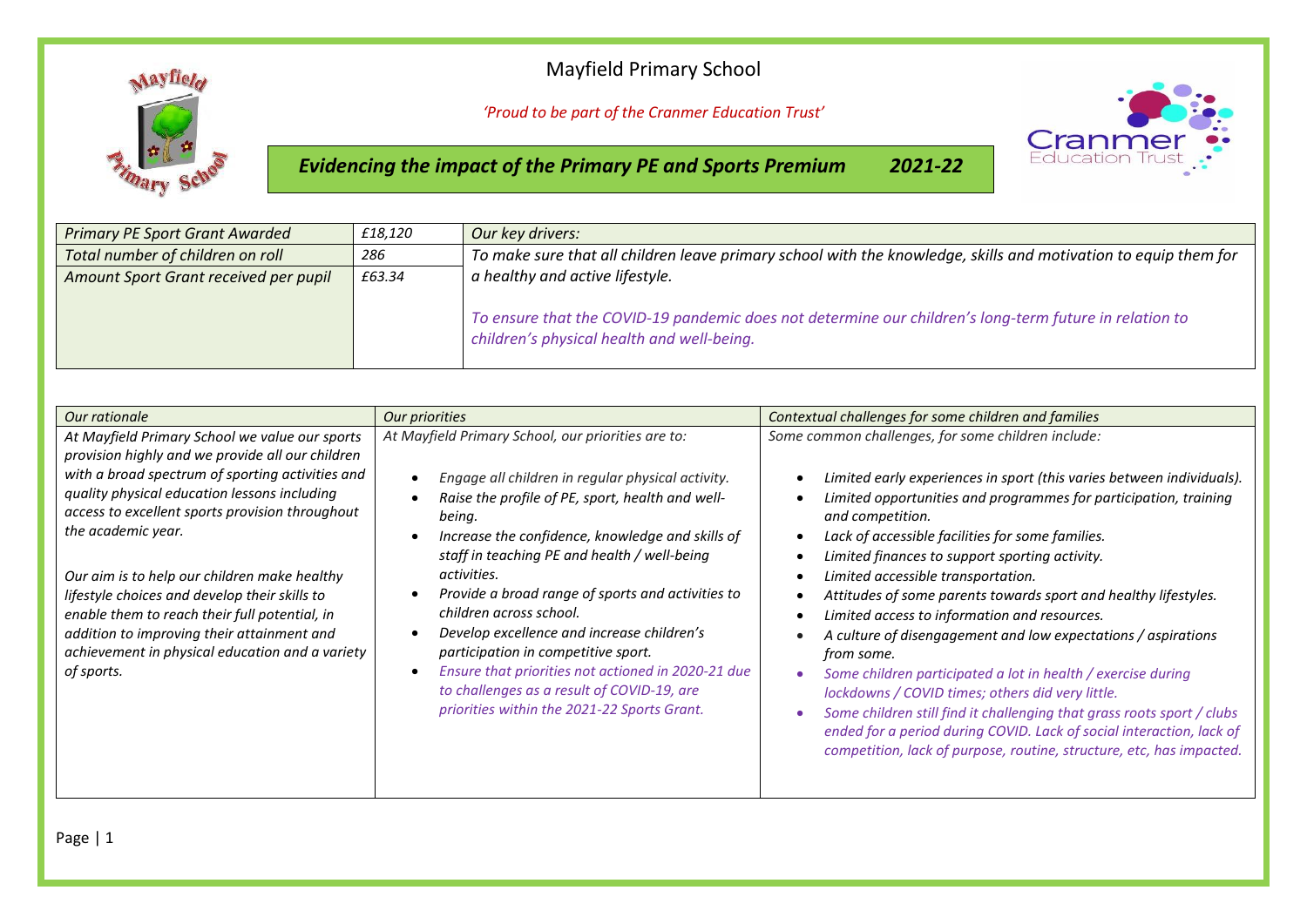|    | <b>Objective</b>                                                                                           | <b>Activity / Action</b>                                                                                                                                                                                                                                                                                                                                                                                                                                                                                 | <b>Intended Outcomes</b>                                                                                                                                                                                                                                                                                                                                                                                                                                                                                                              | Cost  | <b>Timescales</b>            |
|----|------------------------------------------------------------------------------------------------------------|----------------------------------------------------------------------------------------------------------------------------------------------------------------------------------------------------------------------------------------------------------------------------------------------------------------------------------------------------------------------------------------------------------------------------------------------------------------------------------------------------------|---------------------------------------------------------------------------------------------------------------------------------------------------------------------------------------------------------------------------------------------------------------------------------------------------------------------------------------------------------------------------------------------------------------------------------------------------------------------------------------------------------------------------------------|-------|------------------------------|
| 1. | To offer a broad range<br>of FREE sporting<br>activities before school.                                    | Sports Leader paid to deliver sporting activities at<br>before school Sports Club to increase the variety<br>and availability of sporting activities to children.                                                                                                                                                                                                                                                                                                                                        | Quality sporting activities are available 8.10-8.50am each day, free of<br>charge.<br>Increase number of children taking part in physical activity before<br>school.<br>Improve the punctuality of targeted children identified.                                                                                                                                                                                                                                                                                                      | £1000 | Review HT2,<br>HT4 and HT6   |
|    | <b>Actual Outcomes:</b>                                                                                    |                                                                                                                                                                                                                                                                                                                                                                                                                                                                                                          |                                                                                                                                                                                                                                                                                                                                                                                                                                                                                                                                       |       |                              |
| 2. | To offer a broad range<br>of sporting activities at<br>lunch-time.                                         | Sports Leader paid to deliver sporting activities at<br>lunch-time to increase the variety and availability<br>of sporting activities to children.                                                                                                                                                                                                                                                                                                                                                       | Quality sporting activities are available 12.15-1.15pm each day.<br>Increase number of children taking part in physical activity each day.<br>Encourage children to be more physically active.                                                                                                                                                                                                                                                                                                                                        | £3000 | Review HT2,<br>HT4 and HT6   |
|    | <b>Actual Outcomes:</b>                                                                                    |                                                                                                                                                                                                                                                                                                                                                                                                                                                                                                          |                                                                                                                                                                                                                                                                                                                                                                                                                                                                                                                                       |       |                              |
| 3. | To improve the quality<br>of PE provision in<br>lessons.<br>To ensure all classes<br>are allocated 2 hours | One Sports Leader (20 hours) employed to:<br>- take at least one PE session per class per week<br>(Yr1-Yr6)<br>- co-ordinate PE provision, timetables, monitor<br>standards in PE, under the direction of the PE<br>subject lead.<br>- assess performance in PE (all year groups)<br>- planning and preparation time<br>- increase CPD for staff<br>- work alongside teachers and TAs.<br>- maintain the Gold Sports Award.<br>Clear long and medium-term plans in place.<br>PE allocated on timetables. | - Teachers are upskilled through team-teaching / modelling / joint<br>delivery<br>- High quality PE / sports activities are in place / timetabled across<br>school.<br>- Colleagues have deep knowledge, skills and expertise in the delivery<br>of PE (Games, Gymnastics, Dance)<br>- School continues to meet the requirements of the Gold Award once<br>again and is working towards the Platinum Award.<br>Long and medium term plans are progressive from Nursery to Year Six.<br>Units are carefully sequenced and progressive. | £8500 | <b>Review HT4</b><br>and HT6 |
|    | of PE and school sport<br>per week (including<br>extra-curricular<br>activities).                          | Children's participation in sport / health activities<br>tracked.<br>Attainment and progress tracked on Target Tracker<br>(school's assessment system)<br>Leadership cover                                                                                                                                                                                                                                                                                                                               | Core knowledge and skills have been identified.<br>School has clear understanding of participation and which children /<br>groups to target.<br>School has an accurate picture of standards in PE.                                                                                                                                                                                                                                                                                                                                    | £500  |                              |
|    | <b>Actual Outcomes:</b>                                                                                    |                                                                                                                                                                                                                                                                                                                                                                                                                                                                                                          |                                                                                                                                                                                                                                                                                                                                                                                                                                                                                                                                       |       |                              |
| 4. | To broaden the                                                                                             | Pay sports leader some additional hours to attend                                                                                                                                                                                                                                                                                                                                                                                                                                                        | Broaden children's access to sports clubs, competitions and                                                                                                                                                                                                                                                                                                                                                                                                                                                                           | £3000 | Review HT2,                  |
|    | sporting / enrichment                                                                                      | tournaments, clubs and competitions, to broaden<br>sports' opportunities.                                                                                                                                                                                                                                                                                                                                                                                                                                | tournaments. (Mayfield to host sessions on the new sports pitches)                                                                                                                                                                                                                                                                                                                                                                                                                                                                    |       | H4 and HT6                   |

Page | 2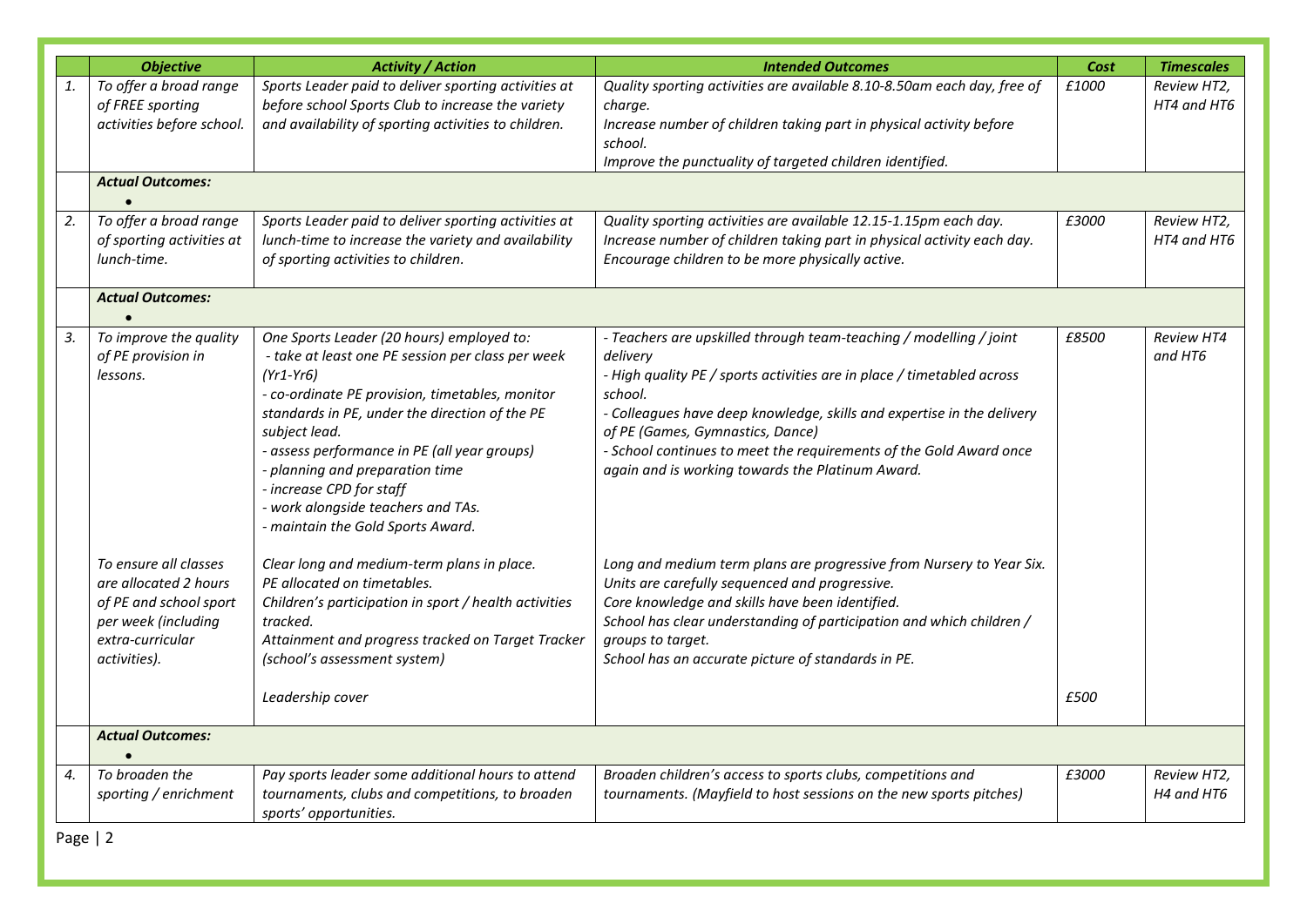|                         | opportunities available<br>to all learners.<br><b>Actual Outcomes:</b>                                                                          | Mayfield's sports leader / PE actively plan inter and<br>intra-schools' tournaments and encourage local<br>schools to get involved.<br>Purchasing of new equipment to ensure the correct<br>equipment supports high quality PE sessions /<br>extra-curricular sessions. (This is particularly<br>important to build in breadth within PE) | Children at Mayfield, and from the local community, have access to<br>regular tournaments across a range of sports across different Key<br>Stages.<br>More children can get involved within PE lessons to promote active<br>participation.                                                                                                                                                                                                                                                                                                             | £500<br>£2000 |                            |
|-------------------------|-------------------------------------------------------------------------------------------------------------------------------------------------|-------------------------------------------------------------------------------------------------------------------------------------------------------------------------------------------------------------------------------------------------------------------------------------------------------------------------------------------|--------------------------------------------------------------------------------------------------------------------------------------------------------------------------------------------------------------------------------------------------------------------------------------------------------------------------------------------------------------------------------------------------------------------------------------------------------------------------------------------------------------------------------------------------------|---------------|----------------------------|
|                         |                                                                                                                                                 |                                                                                                                                                                                                                                                                                                                                           |                                                                                                                                                                                                                                                                                                                                                                                                                                                                                                                                                        |               |                            |
| 5.                      | To increase<br>participation in<br>physical activity and<br>competitive sport                                                                   | Continue to access the East Oldham cluster.<br>Link with the Borough Games.                                                                                                                                                                                                                                                               | - School accesses competitions / activities within the Oldham Cluster<br>and increasing numbers of children get involved, including target<br>groups.                                                                                                                                                                                                                                                                                                                                                                                                  | £800          | Review HT2,<br>HT4 and HT6 |
|                         | within Oldham.                                                                                                                                  | Pay for transport to sporting events.                                                                                                                                                                                                                                                                                                     | -School is involved with tournaments within the Borough Games.                                                                                                                                                                                                                                                                                                                                                                                                                                                                                         |               |                            |
|                         |                                                                                                                                                 | Mayfield organised tournaments (to promote<br>community cohesion, eg: 'The Friendship Cup' and<br>Yr1/2 Multi-skills.                                                                                                                                                                                                                     | -A wide range of children participate in competitions and events.<br>-Community cohesion (schools within Oldham competing together).                                                                                                                                                                                                                                                                                                                                                                                                                   | £500          |                            |
|                         |                                                                                                                                                 | New kits purchased for children in KS1.                                                                                                                                                                                                                                                                                                   | -Improved pride / team spirit. Expectations raised.                                                                                                                                                                                                                                                                                                                                                                                                                                                                                                    | £500          |                            |
| <b>Actual Outcomes:</b> |                                                                                                                                                 |                                                                                                                                                                                                                                                                                                                                           |                                                                                                                                                                                                                                                                                                                                                                                                                                                                                                                                                        |               |                            |
| 6.                      | To encourage healthy<br>lifestyles in school and<br>out of school, to have a<br>direct impact on<br>children's mental<br>health and well-being. | A proportion of Subject Sports Leader salary<br>proportioned to an after-school 'Healthy Lifestyles'<br>club.                                                                                                                                                                                                                             | -Children have a deeper understanding of health, fitness and well-<br>being in school and at home.<br>- Greater emphasis on non-competitive sport, physical activity,<br>nutrition and impact on our bodies.<br>- Sporting enrichment weeks (eg Healthy Challenge Week) promotes<br>healthy lifestyle choices in school and at home.<br>- Children have a deeper understanding of the impact of healthy<br>lifestyles and physical exercise on mental health and well-being.<br>- Children recognise the importance of sleep and relaxation exercises. | £500          | Review end<br>of each term |
|                         |                                                                                                                                                 | Noticeboard created in school promoting School<br>Games, PE and health activities.                                                                                                                                                                                                                                                        | Board used to share information about clubs, matches, tournaments,<br>results, children's specific achievements to elevate the profile of PE,<br>health and children's achievements.                                                                                                                                                                                                                                                                                                                                                                   | £100          | Half-termly                |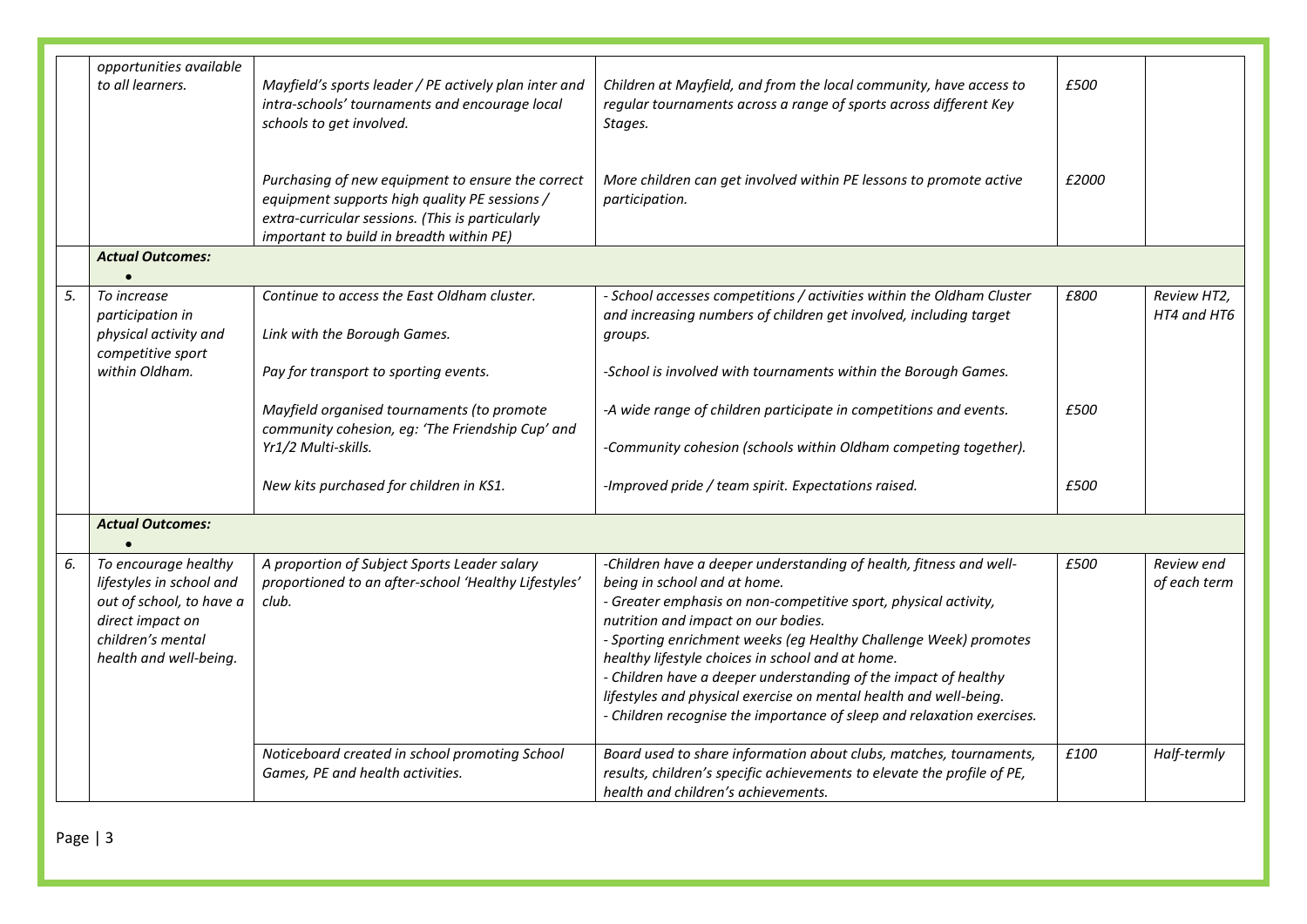|    | <b>Actual Outcomes:</b>                               |                                                                                                                                                                                                  | Noticeboard used to promote role models and inclusion, and challenge<br>prejudice and stereotypes,<br>Social media / school website used to promote healthy lifestyles /<br>children's achievements, sporting / health opportunities in and out of<br>school.<br>'Live for today' board used to promote healthy lifestyles in and out of<br>school.                                                                                                                                                                                                                                                                                                                                                                                                                                                                                                                                                                                                                                                                                                                                                                |       |                  |
|----|-------------------------------------------------------|--------------------------------------------------------------------------------------------------------------------------------------------------------------------------------------------------|--------------------------------------------------------------------------------------------------------------------------------------------------------------------------------------------------------------------------------------------------------------------------------------------------------------------------------------------------------------------------------------------------------------------------------------------------------------------------------------------------------------------------------------------------------------------------------------------------------------------------------------------------------------------------------------------------------------------------------------------------------------------------------------------------------------------------------------------------------------------------------------------------------------------------------------------------------------------------------------------------------------------------------------------------------------------------------------------------------------------|-------|------------------|
|    |                                                       |                                                                                                                                                                                                  |                                                                                                                                                                                                                                                                                                                                                                                                                                                                                                                                                                                                                                                                                                                                                                                                                                                                                                                                                                                                                                                                                                                    |       |                  |
| 7. | To evaluate the PE<br>curriculum in school.           | PE Subject Lead time to review / evaluate<br>curriculum and make changes to Long and<br>Medium-term plans.                                                                                       | -Pupils experience a broader range of activities during curriculum time.<br>-The curriculum is engaging and challenging and develops the<br>necessary skills and knowledge for children across the school.<br>- Staff can discuss how units are sequenced across different year<br>groups.<br>- Staff can discuss knowledge and skills in each unit and articulate how<br>they have been sequenced and why.<br>- Staff and children can talk about current learning and link it to what<br>came before in other topics / year groups and how knowledge and<br>skills are built upon.<br>- Leaders have clear views of strengths and areas to develop and plans<br>for improvement are precise.<br>- The PE curriculum sufficiently responds to the challenges raised<br>through COVID-19.<br>- The PE Curriculum enables staff to embed, in an age and ability<br>appropriate way, any issues emerging from school's work into Sexual<br>Abuse and Harassment.<br>- Leaders have compiled staff, children's and parent / carer views and<br>use evidence / feedback to inform next steps and shape school's offer. | £1000 | End of HT4       |
|    | <b>Actual Outcomes:</b>                               |                                                                                                                                                                                                  |                                                                                                                                                                                                                                                                                                                                                                                                                                                                                                                                                                                                                                                                                                                                                                                                                                                                                                                                                                                                                                                                                                                    |       |                  |
| 8. | To continue<br>professional<br>development for staff. | Specific support / training for teaching assistants<br>and lunch-time supervisors, to support lessons,<br>lunch-time, after-school clubs, etc, to ensure<br>sustainability.                      | Lunch-times timetabled / range of activities offered. Sessions are high-<br>quality and increasing numbers of children are getting involved.<br>TAs timetabled to support PE lessons. Staff are confident in supporting<br>identified children and are clear on how knowledge and skills are<br>sequenced. Staff understand precise learning objectives.                                                                                                                                                                                                                                                                                                                                                                                                                                                                                                                                                                                                                                                                                                                                                           | £500  | Termly<br>review |
|    | First Aid Training for<br>staff                       | Relevant staff complete First Aid / Paediatric First<br>Aid training, in order to accompany children to<br>sporting activities and events. (Additional<br>colleagues added 2021-22 as required). | TAs lead before and after-school health and well-being clubs<br>throughout the year. Sessions are well-planned and core knowledge<br>and skills are made explicit.                                                                                                                                                                                                                                                                                                                                                                                                                                                                                                                                                                                                                                                                                                                                                                                                                                                                                                                                                 | £200  | Annual           |

Page | 4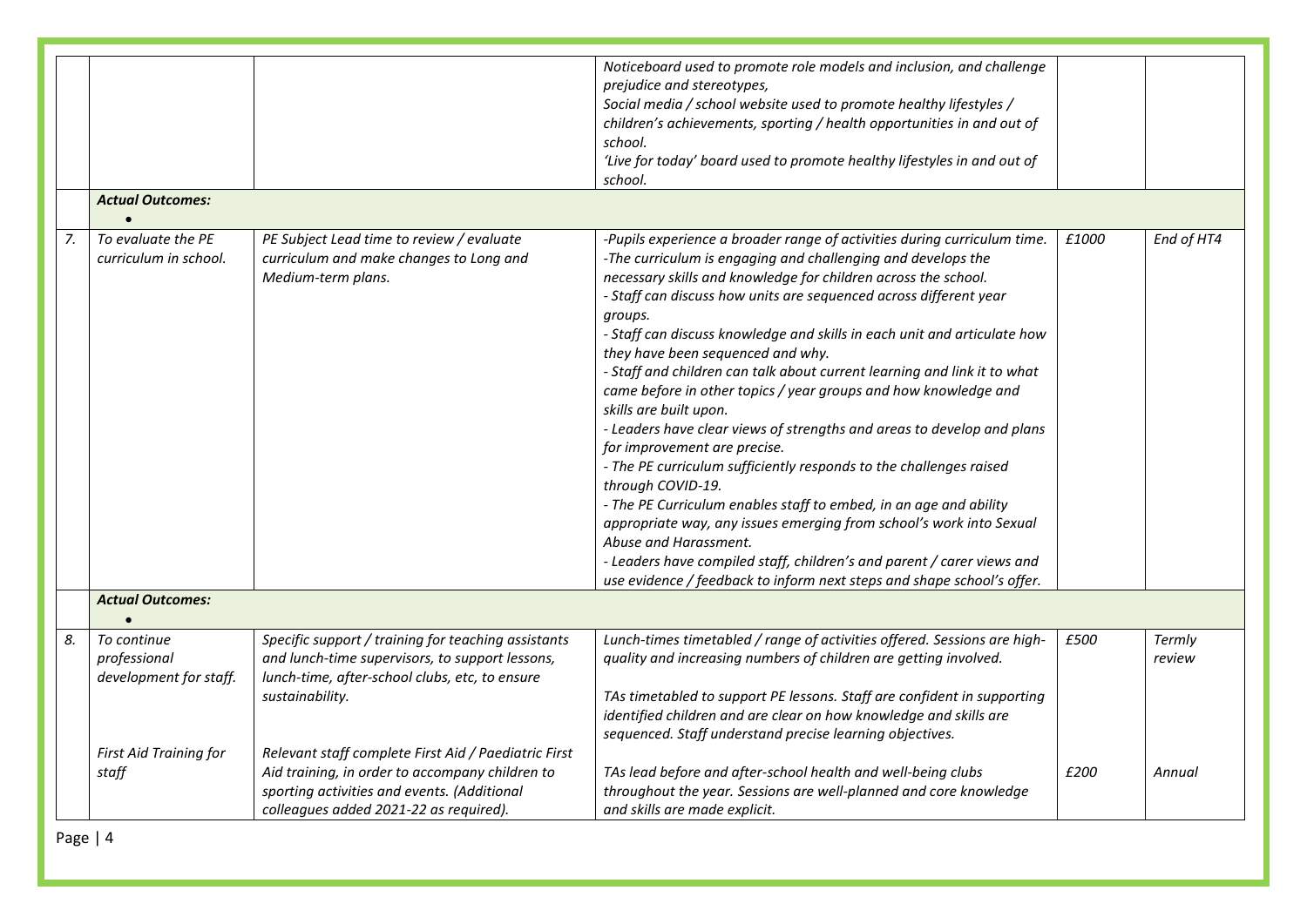|            | <b>Reach and Rescue</b><br><b>Training (Swimming)</b>                  | Identified staff attend relevant training, when<br>required.                                 | PE lead / Sports lead support CPD. Staff attend training, as required.<br>Emphasis on core knowledge and skills, progression across units / year<br>groups, the strands running throughout the PE curriculum, staff<br>confidence, key strategies that work based on best practice. | £200 | Termly     |
|------------|------------------------------------------------------------------------|----------------------------------------------------------------------------------------------|-------------------------------------------------------------------------------------------------------------------------------------------------------------------------------------------------------------------------------------------------------------------------------------|------|------------|
|            |                                                                        |                                                                                              | School has sufficient numbers of staff first aid trained.                                                                                                                                                                                                                           |      |            |
|            |                                                                        |                                                                                              | School is able to attend at least two trained staff members to each<br>swimming session.                                                                                                                                                                                            |      |            |
|            | <b>Actual Outcomes:</b>                                                |                                                                                              |                                                                                                                                                                                                                                                                                     |      |            |
| 9.         | To maintain links with<br><b>Oldham Sports</b><br>Partnership.         | PE Lead / Sports lead to share programme of<br>activities and events with wider staff team.  | Increased pupil participation in events (children across different age<br>groups and vulnerable or target groups). Increased breadth of sports /<br>activities compared to 2020-21.                                                                                                 | £300 | Termly     |
|            |                                                                        | Relevant CPD attended throughout the year, as<br>appropriate.                                | Mayfield Sports lead / PE lead are fully informed of latest<br>developments and use CPD to enhance teaching and learning.                                                                                                                                                           | £500 |            |
|            | <b>Actual Outcomes:</b>                                                |                                                                                              |                                                                                                                                                                                                                                                                                     |      |            |
|            |                                                                        |                                                                                              |                                                                                                                                                                                                                                                                                     |      |            |
| 10         | To work collaboratively<br>with schools in the East<br>Oldham cluster. | Sports lead (and PE lead where appropriate) attend<br>/ host collaborative cluster meetings. | Mayfield staff continue to play a key role in driving PE / sport activity<br>forward with local schools. Increased numbers of children at Mayfield<br>and within the local community participate in a range of sports /<br>activities. Range of Key Stages involved.                | £300 | Termly     |
|            |                                                                        |                                                                                              | Mayfield children access several local sporting events held by other<br>schools / organisations. Attendance of children specifically targeted is<br>high.                                                                                                                           |      |            |
|            |                                                                        |                                                                                              | Mayfield hosts several sporting events with local schools. Attendance<br>of children specifically targeted is high.                                                                                                                                                                 |      |            |
|            | <b>Actual Outcomes:</b>                                                |                                                                                              |                                                                                                                                                                                                                                                                                     |      |            |
| 11         | To train up new young                                                  | Additional hours provided to sports leader to                                                | Children develop skills to lead sports activities and promote sport /                                                                                                                                                                                                               | £200 | End of HT5 |
|            | sports leaders.                                                        | attend training with target children.                                                        | healthy lifestyles within school.<br>Children's sports leaders can articulate the link between healthy<br>lifestyles / physical exercise and mental health / well-being. Children                                                                                                   |      |            |
|            |                                                                        |                                                                                              | are positive role models and advocates across school.                                                                                                                                                                                                                               |      |            |
|            | <b>Actual Outcomes:</b>                                                |                                                                                              |                                                                                                                                                                                                                                                                                     |      |            |
| Page $  5$ |                                                                        |                                                                                              |                                                                                                                                                                                                                                                                                     |      |            |